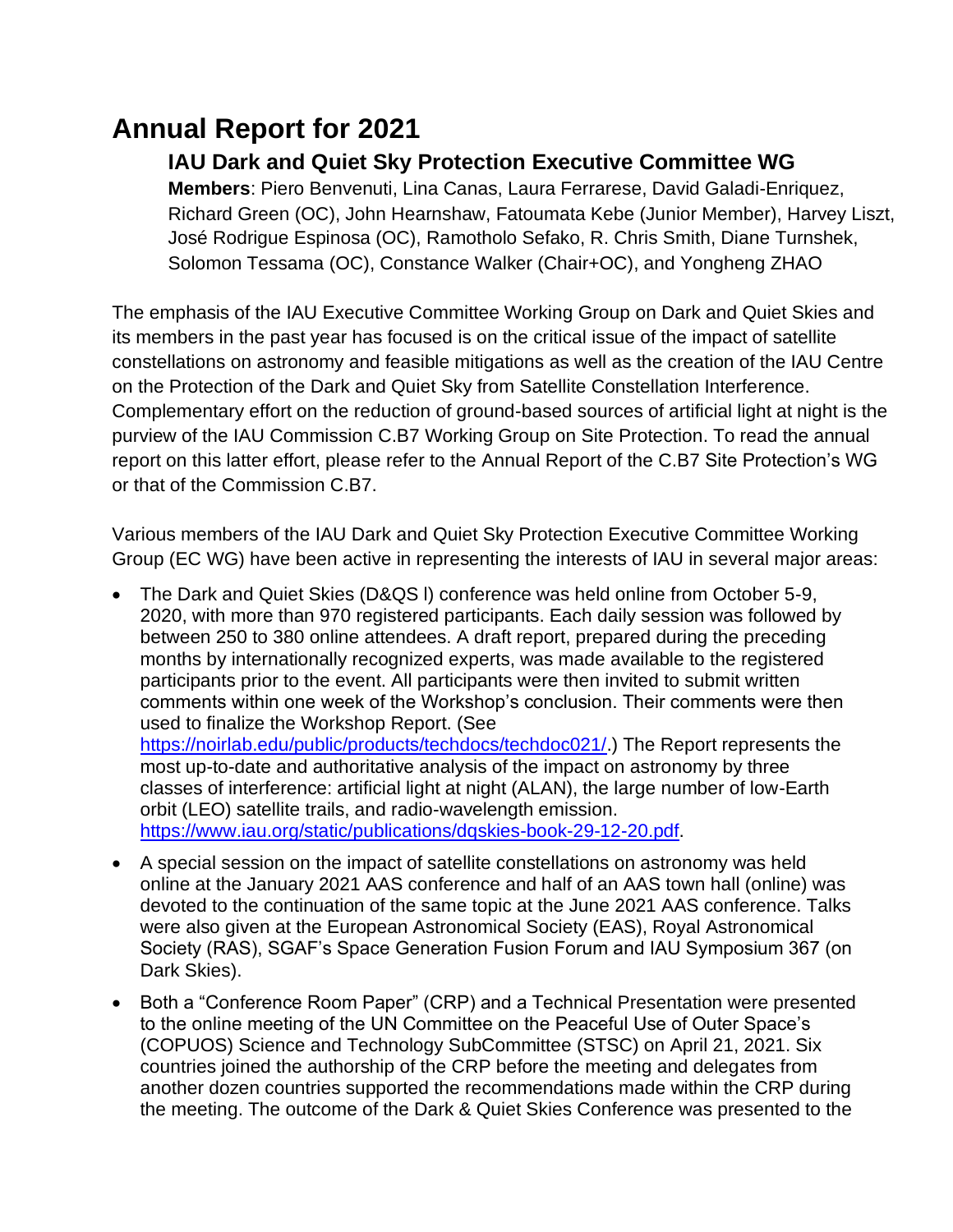Scientific and Technical subcommittee, notably recommending measures to mitigate the impact of satellite constellations on astronomy, As a result, we were invited to report at the full COPUOS meeting in August. The CRP can be found here: [https://noirlab.edu/public/products/techdocs/techdoc022/.](https://noirlab.edu/public/products/techdocs/techdoc022/)

• The primary goal of the online SATCON2 workshop, held July 12-16, 2021, was to develop specific, implementable paths to carrying out the recommendations from SATCON1. (The SATCON1 workshop, held June 29-July 2, 2020, identified the issues and recommended mitigations for the impact of satellite constellations on astronomy. See [https://noirlab.edu/public/products/techdocs/techdoc003/.](https://noirlab.edu/public/products/techdocs/techdoc003/)) Over 550 people registered for the SATCON2 workshop. The workshop's two additional goals were to engage a considerably wider group of stakeholders in the conversations than had been presented SATCON1 and to explore existing policy frameworks and present ideas for development of policy capable of addressing an entirely new era in the exploration and use of space. In the couple of months before the workshop, four working groups (WGs) prepared draft reports relevant to the workshop's goals to present their findings at the workshop itself. Two of the working groups, Observations and Algorithms, explored some SATCON1 recommendations directly. The Community Engagement working group brought many new voices and perspectives to the issue, and the Policy working group examined regulatory framework and mitigation approaches from national, international, and industry viewpoints. The final combined report of all the chapters is available as of the last week of October 2021. The Executive Report can be found here:

[https://noirlab.edu/public/products/techdocs/techdoc031/.](https://noirlab.edu/public/products/techdocs/techdoc031/) The combined report can be found here: [https://noirlab.edu/public/products/techdocs/techdoc033/.](https://noirlab.edu/public/products/techdocs/techdoc033/)

- Several briefings were provided over the year to the NSF, the AURA Board, the NOIRLab Management Oversight Committee, the US Office of Science and Technology Policy, the US Board of Physics and Astronomy at the National Academy of Sciences (NAS), the US Committee on Astronomy and Astrophysics at the NAS, the US Space Studies Board at the NAS, the US National Committee for the IAU at the NAS, the US Astronomy and Astrophysics Advisory Committee, the IAU Executive Committee, the Committee on Space Research (COSPAR), the US FCC, the US FAA, the Satellite Industry Association, EAS, RAS, and the Commission Internationale de l´Eclairage (CIE) and many committees and staffers in Washington, DC, USA.
- A presentation was made to the delegates of the hybrid UN COPUOS in August to request a single agenda item dedicated to the topic of satellite constellations' impact on astronomy and society. Consensus was not reached and the request will be revisited at the in-person UN COPUOS Science and Technology Sub-Committee meeting in February 2022. We were also asked to present at the STSC symposium on Dark and Quiet Skies at that time.
- In September 2021, NOIRLab and SKAO in partnership submitted a proposal in response to the IAU call for a Center for the Protection of the Dark and Quiet Sky from Satellite Constellation Interference. The proposal was accepted and the IAU Center (abbreviated to IAU CPS) officially opened on April 1, 2022.
- The Dark and Quiet Skies ll conference from October 3-7, 2021 focused on the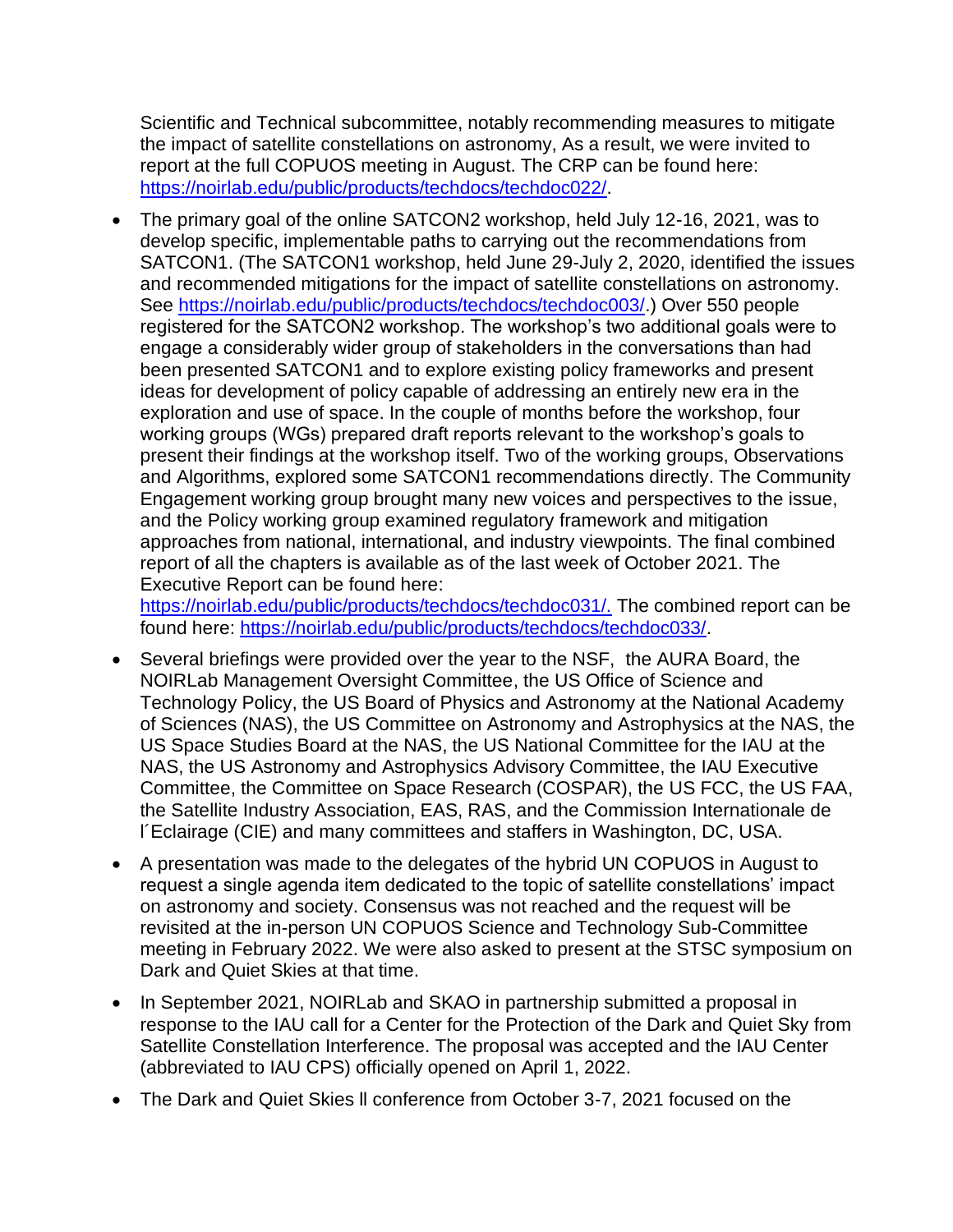technical and political actions needed to implement the recommendations from D&QS l, in particular identifying which stakeholders and partners would need to collaborate to implement a satisfactory solution for the preservation of dark and quiet skies. Specifically the topics concentrated on satellite constellations' impact on astronomy and society, artificial light at night and radio astronomy. The conference was to be hybrid, but an erupting volcano on the Canary Island of La Palma, caused the conference to be moved entirely online, to not use the resources needed on the island for its inhabitants. The conference program included invited talks as well as contributions selected through a call for abstracts. A total of 724 individuals, 32 percent of whom were women, registered to attend the conference; 77 countries were represented. On average 140 were attending at any one time. Results from the conference will be presented at the UN COPUOS STSC meeting in February 2022.

• From the IAU UNCOPUOS Science and Technology SubCommittee (STSC) report, A/AC.105/C.1/L.394/Add.7: the Subcommittee, at its 955th meeting, on 7 February, agreed to include item 18, entitled "General exchange of views on dark and quiet skies for science and society", as a single issue/item for discussion on the agenda of the fifty-ninth session of the Subcommittee. The representatives of Algeria, Australia, Austria, Chile, Czechia, France, Germany, Indonesia, Italy, the Russian Federation, South Africa, Spain, Turkey, the United Kingdom and the United States made statements under agenda item 18. The observers for IAU and the Square Kilometer Array Observatory also made statements under the item. During the general exchange of views, statements relating to the item were made by representatives of other member States. The Subcommittee had before it the following: (a) Report on the United Nations/Spain/International Astronomical Union Conference on Dark and Quiet Skies for Science and Society (A/AC.105/1255); (b) Note by the Secretariat containing a summary of discussions on dark and quiet skies for science and society (A/AC.105/1257); (c) Working paper entitled "Protection of dark and quiet skies", prepared by Austria, Chile, the Dominican Republic, Slovakia, Spain, IAU, ESO and the Square Kilometer Array Observatory (A/AC.105/C.1/L.396). The Subcommittee noted that, as an ever-increasing number of stakeholders, including private entities, were launching spacecraft into orbit, concerns had been raised about spacecraft that reflected sunlight into astronomical telescopes or crossed their field of view, thereby degrading astronomical observations. Some delegations expressed the view that astronomical observations for both optical and radio astronomy were an essential aspect of space activities and should be protected from interference. Astronomical observations from space and Earth-based installations supported the ability to understand the universe, enabled deep space navigation and exploration and provided early warning detection of near-Earth objects. Some regions had already established practices to preserve the darkness of the sky. The delegations expressing that view encouraged States to follow the examples of those that had implemented regulatory actions to protect astronomy from A/AC.105/C.1/L.394/Add.7 4/5 V.22-00846 artificial light at night in defined areas. Mitigation measures against interference from satellite constellations had been implemented by industry in some cases, especially when it had been possible to engage with astronomers early in the project cycle. In addition, astronomers were devising other ways to reduce the impact of constellations. Some delegations welcomed the initiative taken by IAU in inviting delegations to engage with